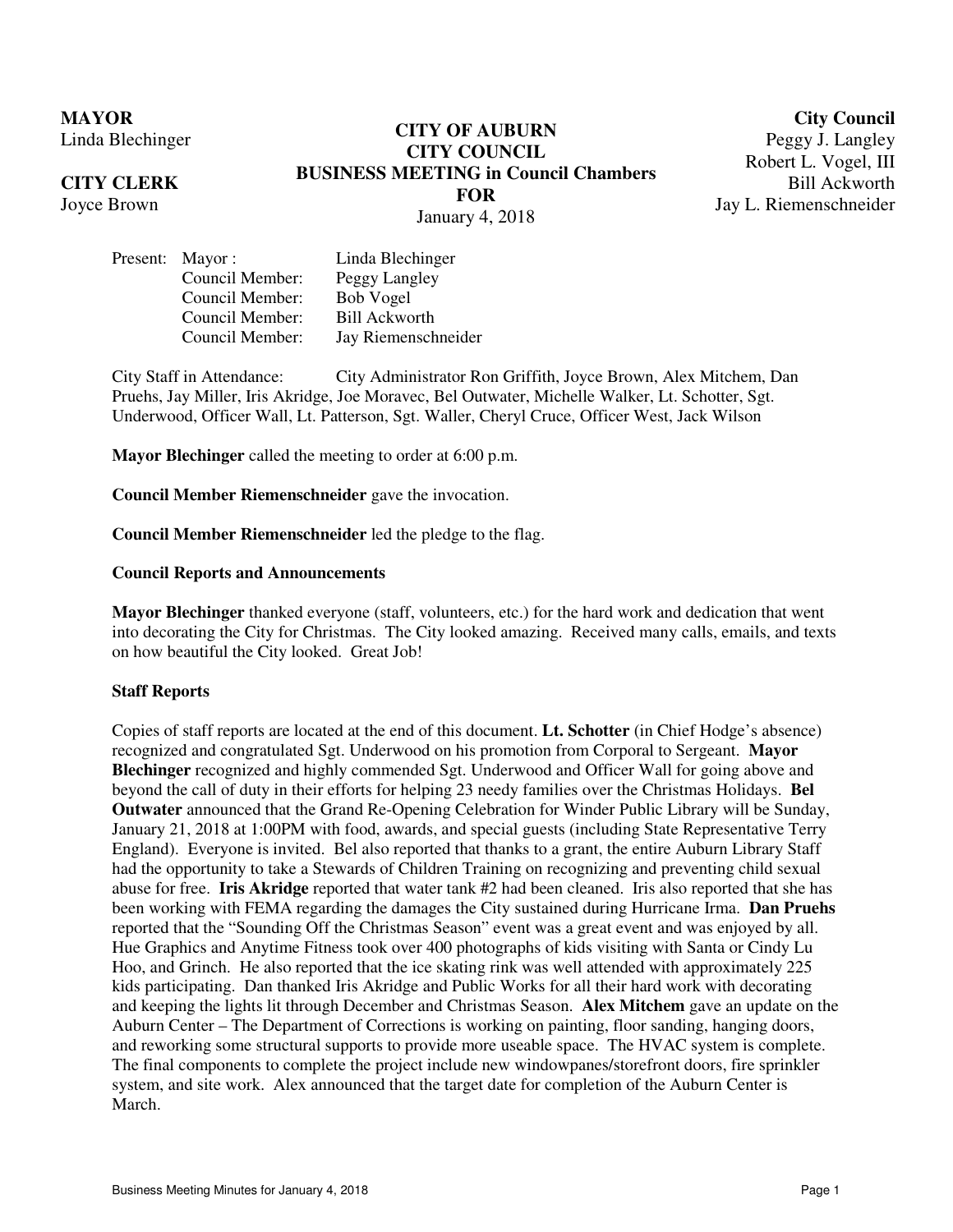The following staff reports were given: Police Department - Lt. Schotter (in Chief Hodge's absence), Library - Bel Outwater, Stormwater - Joe Moravec, Public Works - Iris Akridge, Parks and Leisure - Dan Pruehs, City Planning - Jay Miller, Community Development - Alex Mitchem, City Clerk - Joyce Brown, Administration - Ron Griffith

## Item: **Citizen Comments on Agenda Items**

**Mayor Blechinger** asked for any Citizens comments for items on tonight's agenda.

None were given

Item: **Swearing in of Council Members Robert L. Vogel III and Bill Ackworth** 

**Mayor Blechinger** swore in **Council Member Robert L. Vogel III** as City Council Member for the term beginning in 2018.

**Mayor Blechinger** swore in **Council Member William (Bill) Ackworth** as City Council Member for the term beginning in 2018**.** 

# Item: **2018 Mayor Pro Tempore**

**Mayor Blechinger** asked for motion to appoint **Council Member Langley** as Mayor Pro Tempore for the year 2018.

Motion: Made by **Council Member Vogel** to appoint **Council Member Langley** as Mayor Pro Tempore for the year 2018.

#### Seconded: By **Council Member Riemenschneider**.

**Mayor Blechinger** asked for any discussion. There was none.

Vote was taken with all members present voting yes.

**Mayor Blechinger** swore in **Council Member Langley** as the 2018 Mayor Pro Tempore.

# Item: **Board Appointments and Swearing in of Parks & Leisure Commission, Planning and Zoning, Zoning Board of Appeals, and DDA/Main Street**.

**Mayor Blechinger** asked for motion to approve appointments to the Parks & Leisure Commission, Planning and Zoning, Zoning Board of Appeals, and DDA/Main Street for the term beginning in 2018 as presented.

Motion: Made by **Council Member Langley** to approve appointments to the Parks & Leisure Commission, Planning and Zoning, Zoning Board of Appeals, and DDA/Main Street for the term beginning in 2018 as presented.

#### Seconded: By **Council Member Riemenschneider**.

**Mayor Blechinger** asked for any discussion. There was none.

Vote was taken with all members present voting yes. The following Board Members were sworn in:

Rick Langley- Zoning Board of Appeals Charles Sewell- Zoning Board of Appeals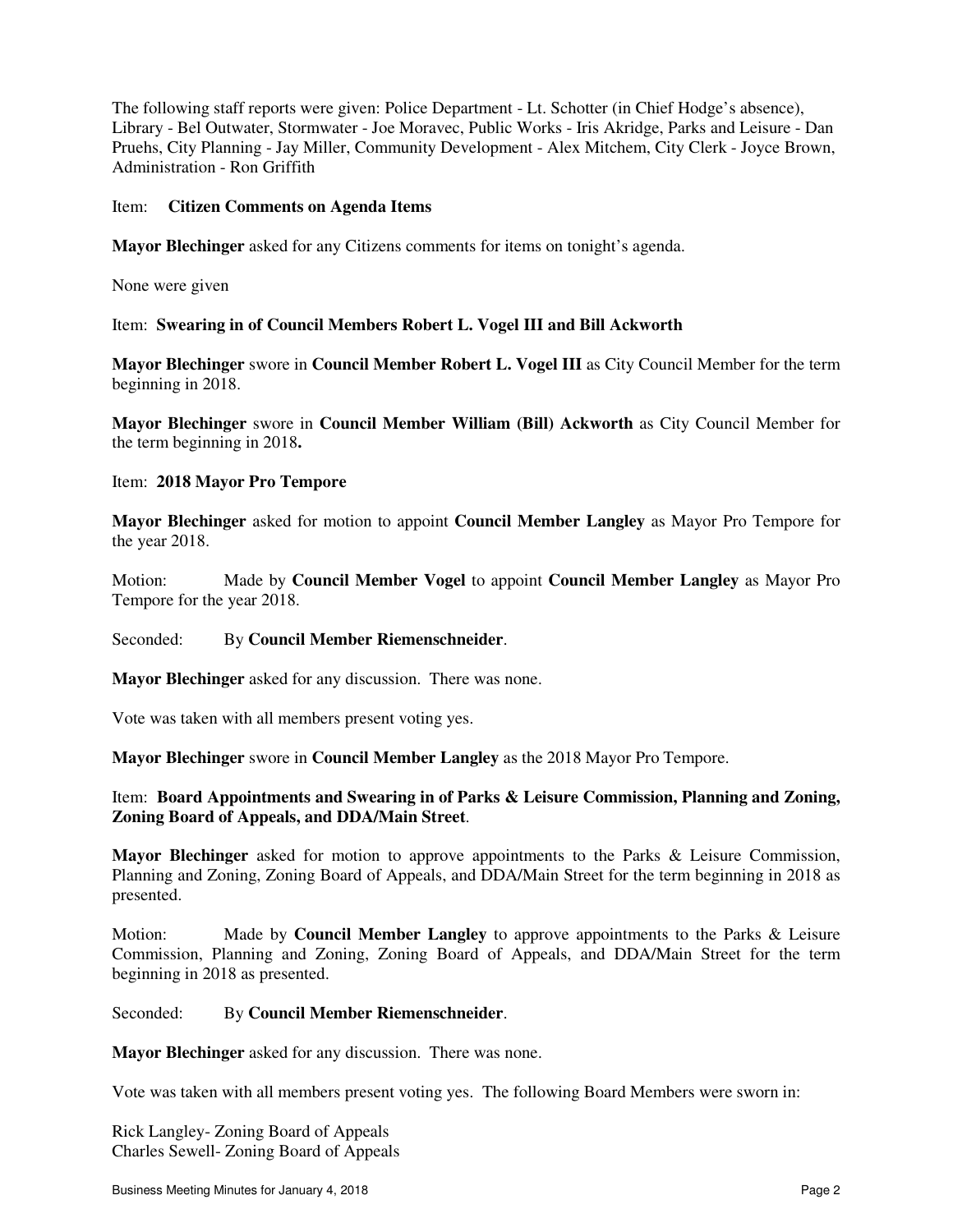Bert Scouten- Parks & Leisure Commission Kelly Carreiro- Parks & Leisure Commission Howard Hawthorne- Downtown Development Authority/Main Street Belinda (Bel) Outwater- Downtown Development Authority/Main Street

Rhonda Kondo (Planning & Zoning) and Kim Skriba (Planning & Zoning) were not present and will be sworn in at a later date.

## Item: **Employee Service Awards**

The following Staff Service Awards were presented:

5 Years: **Lt. Gerard Patterson Sgt. Shaun Waller** 

10 Years: **Joyce Brown Cheryl Cruce Officer Joseph West**

15 Years: **Iris E. Akridge**

#### Item: **Consent Agenda**

**Mayor Blechinger** asked if any of the consent agenda items needed to be removed for further discussion

None were given

**Mayor Blechinger** asked for a motion to approve the Consent Agenda: December 7, 2017 - Business Meeting Minutes December 21, 2017 - Workshop Meeting Minutes Public Works Administrative Assistant East Coast Pyrotechnic July Fireworks Agreement Police SOP Pursuit Revisions

Motion: Made by **Council Member Vogel** to approve the Consent Agenda

Seconded: By **Council Member Langley**

**Mayor Blechinger** asked for any discussion. There was none.

Vote was taken with all members present voting yes.

**Citizen Comments: Mayor Blechinger** asked for any Citizens Comments.

None were given

**ADJOURN: Mayor Blechinger** asked for a motion to adjourn.

Motion: Made by **Council Member Langley** to adjourn.